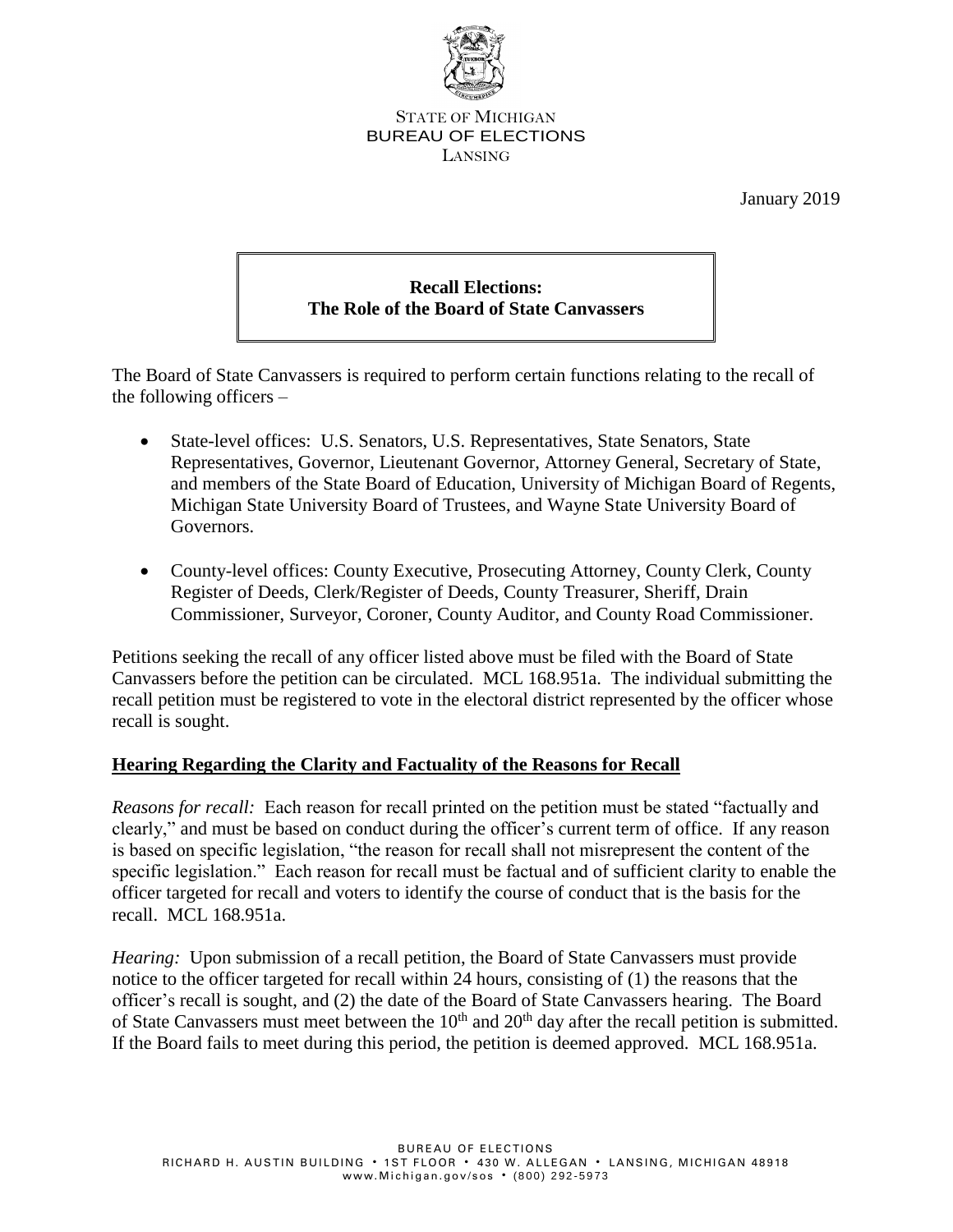At the hearing, both sides may present written and oral arguments. An affirmative vote of at least 3 members is required for the approval of the recall petition. If any reason is not factual or of sufficient clarity, the entire petition must be rejected. MCL 168.951a.

For further instructions, please see the "Board of State Canvassers Clarity/Factual Hearing Instructions," adopted May 22, 2013, at [www.michigan.gov/elections.](http://www.michigan.gov/elections)

*Submission barred during certain time periods:* A recall petition cannot be submitted to the Board of State Canvassers for hearing purposes during the first and last 6 months of the officer's term of office. MCL 168.952b.

#### **Appeal Following Board of State Canvassers Hearing**

An appeal of the Board of State Canvassers determination may be filed with the Court of Appeals and must be submitted within 10 days. If the Court of Appeals determines that the petition is not of sufficient clarity or factual, it is not valid. MCL 168.951a.

#### **Circulation of the Recall Petition**

*Circulation barred during certain time periods:* Once an appeal is taken, the recall petition cannot be circulated until the Court of Appeals renders a decision or until 40 days following the date of appeal, whichever is sooner. MCL 168.951a.

*Validity:* The recall petition is valid for a period of 180 days after either of the following, whichever occurs later:

- The date of the Board of State Canvassers determination; or
- The sooner of the following dates
	- o The date that the Court of Appeals renders a decision, or
	- o 40 days following the date of appeal.

A recall petition filed more than 180 days after the period described above is invalid and shall not be accepted by the designated filing official. MCL 168.951a.

*Invalid signatures:* Signatures that were collected more than 60 days prior to the filing of the petition, or during the period while circulation is barred, are invalid. MCL 168.961.

## **The Role of the Designated Filing Official**

The Secretary of State is the designated filing official for recall petitions seeking the ouster of any of the officials identified above, except that a petition seeking the recall of the Secretary of State must be filed with the Governor. MCL 168.959.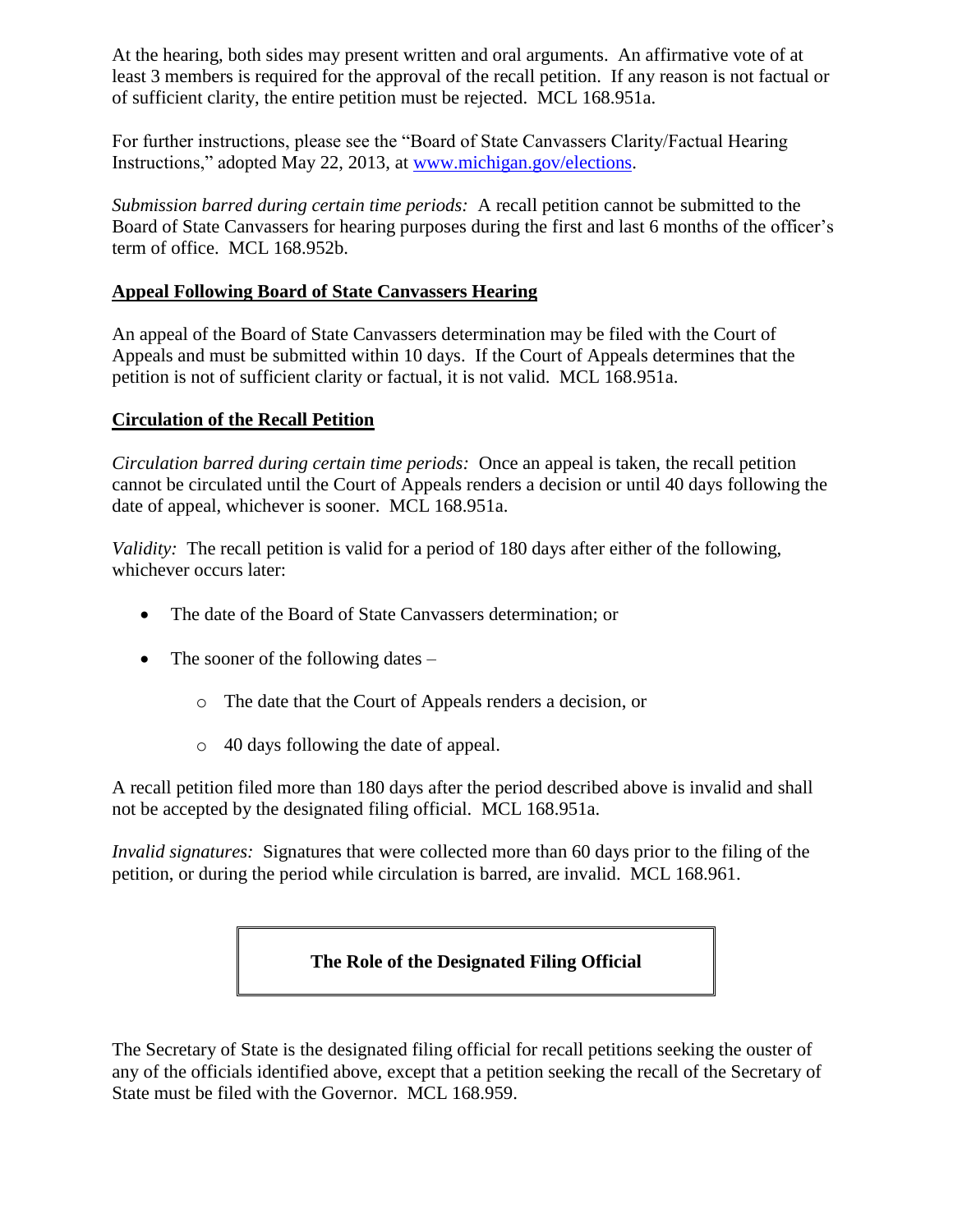The designated filing official is responsible for canvassing the recall petitions and if necessary, issuing the call for a special recall election (if the Governor's recall is sought) or recall primary and recall general election (for all other elective officers listed above).

#### **Filing of Recall Petition**

Upon the filing of a recall petition, the designated filing official will issue a receipt showing the date of filing, number of petition sheets filed, and the number of signatures claimed. MCL 168.961. He or she must also provide written notice of the filing to the officer whose recall is sought not later than the business day following the date of filing. MCL 168.961a. Supplemental filings are not permitted. MCL 168.961.

The officer whose recall is sought must be provided at least 8 days in which to examine signatures and may file challenges on or before the  $30<sup>th</sup>$  day after the filing of the petition. MCL 168.961a.

#### **Filing Barred During Certain Time Periods**

*Officials serving term of office for 2 years or less:* A circulated recall petition shall not be filed during the first and last 6 months of the term of office. MCL 168.951.

*Officials serving term of office for more than 2 years:* A circulated recall petition shall not be filed during the first and last year of the term of office. MCL 168.951.

#### **Determination of Sufficiency or Insufficiency of Recall Petition**

The designated filing official is required to declare whether the recall petition contains a sufficient number of valid signatures on or before the  $35<sup>th</sup>$  day after the filing of the petition.

*Governor:* If the petition is sufficient, the designated filing official issues a call for a special recall election to be held at least 95 days after the filing of the recall petition on the next May or August election date, whichever occurs first. MCL 168.963, as amended by 2015 PA 99, effective September 28, 2015.

*All other officers listed above:* If the petition is sufficient, the designated filing official issues a call for a recall primary to be held at least 95 days after the filing of the recall petition on the next regular election date. MCL 168.963. A recall general election follows the recall primary and must be held on the next May or August election date, whichever occurs first. MCL 168.970e, as amended by 2015 PA 102, effective September 28, 2015.

**Recall Elections**

### **Recall of Governor Triggers One Election: The "Special Recall Election"**

If a special recall election is called, the ballot shall include each reason for recall printed on the recall petition and the Governor's statement justifying his or her conduct in office. Each statement is subject to a limit of 200 words. The question presented on the ballot shall be, "Shall